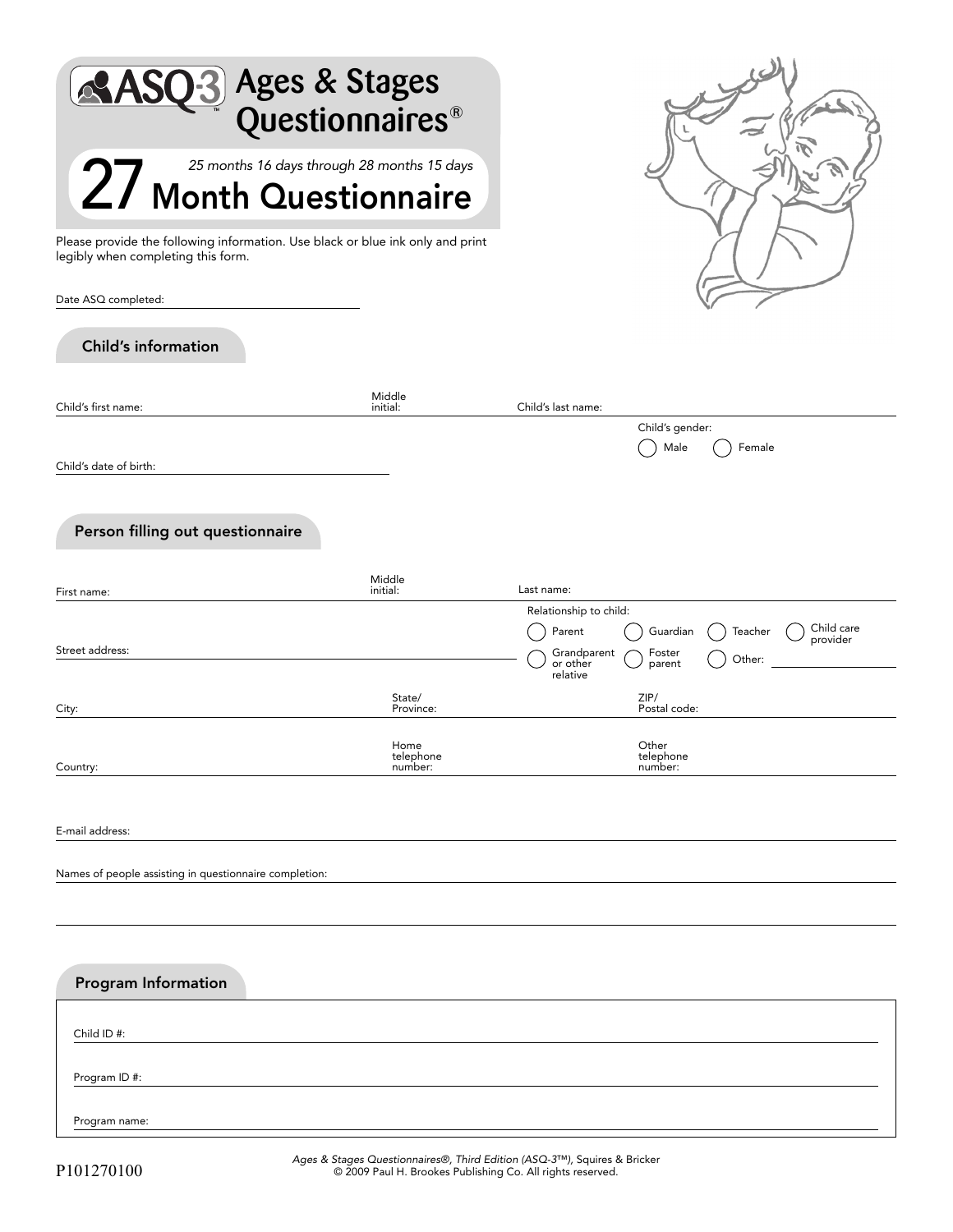

 $27$  Month Questionnaire  $\frac{25 \text{ months 16 days}}{38 \text{ months 15 days}}$ 

through 28 months 15 days

On the following pages are questions about activities babies may do. Your baby may have already done some of the activities described here, and there may be some your baby has not begun doing yet. For each item, please fill in the circle that indicates whether your baby is doing the activity regularly, sometimes, or not yet.

|   | <b>Important Points to Remember:</b>                                             | Notes: |  |
|---|----------------------------------------------------------------------------------|--------|--|
|   | $\blacksquare$ Try each activity with your baby before marking a response.       |        |  |
| ☑ | Make completing this questionnaire a game that is fun for<br>you and your child. |        |  |
| ☑ | Make sure your child is rested and fed.                                          |        |  |
|   | Please return this questionnaire by _______________.                             |        |  |
|   |                                                                                  |        |  |

At this age, many toddlers may not be cooperative when asked to do things. You may need to try the following activities with your child more than one time. If possible, try the activities when your child is cooperative. If your child can do the activity but refuses, mark "yes" for the item.

|    | <b>COMMUNICATION</b>                                                                                                                                                                                                                                                                         | <b>YES</b> | <b>SOMETIMES</b>           | <b>NOT YET</b> |  |
|----|----------------------------------------------------------------------------------------------------------------------------------------------------------------------------------------------------------------------------------------------------------------------------------------------|------------|----------------------------|----------------|--|
|    | 1. Without your giving him clues by pointing or using gestures, can your<br>child carry out at least three of these kinds of directions?                                                                                                                                                     |            |                            |                |  |
|    | a. "Put the toy on the table."<br>d. "Find your coat."                                                                                                                                                                                                                                       |            |                            |                |  |
|    | b. "Close the door."<br>e. "Take my hand."                                                                                                                                                                                                                                                   |            |                            |                |  |
|    | f. "Get your book."<br>c. "Bring me a towel."                                                                                                                                                                                                                                                |            |                            |                |  |
|    | 2. If you point to a picture of a ball (kitty, cup, hat, etc.) and ask your child,<br>"What is this?" does your child correctly name at least one picture?                                                                                                                                   |            |                            |                |  |
|    | 3. When you ask her to point to her nose, eyes, hair, feet, ears, and so<br>forth, does your child correctly point to at least seven body parts? (She<br>can point to parts of herself, you, or a doll. Mark "sometimes" if she<br>correctly points to at least three different body parts.) |            |                            |                |  |
| 4. | Does your child correctly use at least two words like "me," "I," "mine,"<br>and "you"?                                                                                                                                                                                                       |            |                            |                |  |
| 5. | Does your child make sentences that are three or four words long?<br>Please give an example:                                                                                                                                                                                                 |            |                            |                |  |
|    |                                                                                                                                                                                                                                                                                              |            |                            |                |  |
|    | 6. Without giving your child help by pointing or using gestures, ask him to<br>"put the book on the table" and "put the shoe under the chair." Does<br>your child carry out both of these directions correctly?                                                                              |            |                            |                |  |
|    |                                                                                                                                                                                                                                                                                              |            | <b>COMMUNICATION TOTAL</b> |                |  |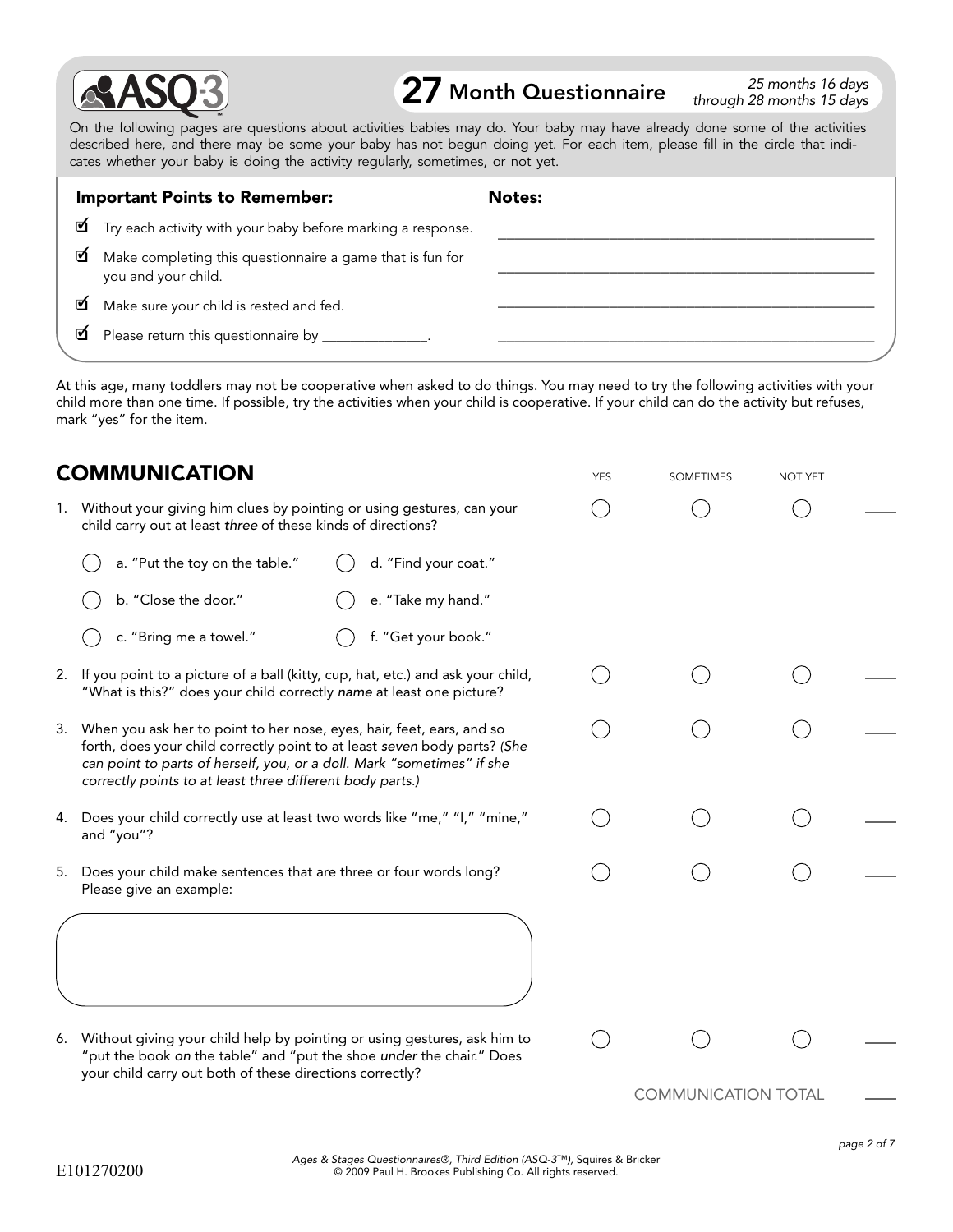|    | <b>GROSS MOTOR</b>                                                                                                                                                                    | YES | <b>SOMETIMES</b>                                                                            | NOT YET |  |
|----|---------------------------------------------------------------------------------------------------------------------------------------------------------------------------------------|-----|---------------------------------------------------------------------------------------------|---------|--|
|    | 1. Does your child walk either up or down at least two steps<br>by himself? He may hold onto the railing or wall. (You can<br>look for this at a store, on a playground, or at home.) |     |                                                                                             |         |  |
|    | 2. Does your child run fairly well, stopping herself without<br>bumping into things or falling?                                                                                       |     |                                                                                             |         |  |
| 3. | Does your child jump with both feet leaving the floor at the<br>உ<br>same time?                                                                                                       |     |                                                                                             |         |  |
|    | 4. Without holding onto anything for support, does your child<br>kick a ball by swinging his leg forward?                                                                             |     |                                                                                             |         |  |
|    | 5. Does your child jump forward at least 3 inches with both<br>feet leaving the ground at the same time?                                                                              |     |                                                                                             |         |  |
|    | 6. Does your child walk up stairs, using only one foot on<br>each stair? (The left foot is on one step, and the right<br>foot is on the next.) She may hold onto the railing or wall. |     | <b>GROSS MOTOR TOTAL</b>                                                                    |         |  |
|    |                                                                                                                                                                                       |     | *If Gross Motor Item 6 is marked<br>"yes" or "sometimes," mark<br>Gross Motor Item 1 "yes." |         |  |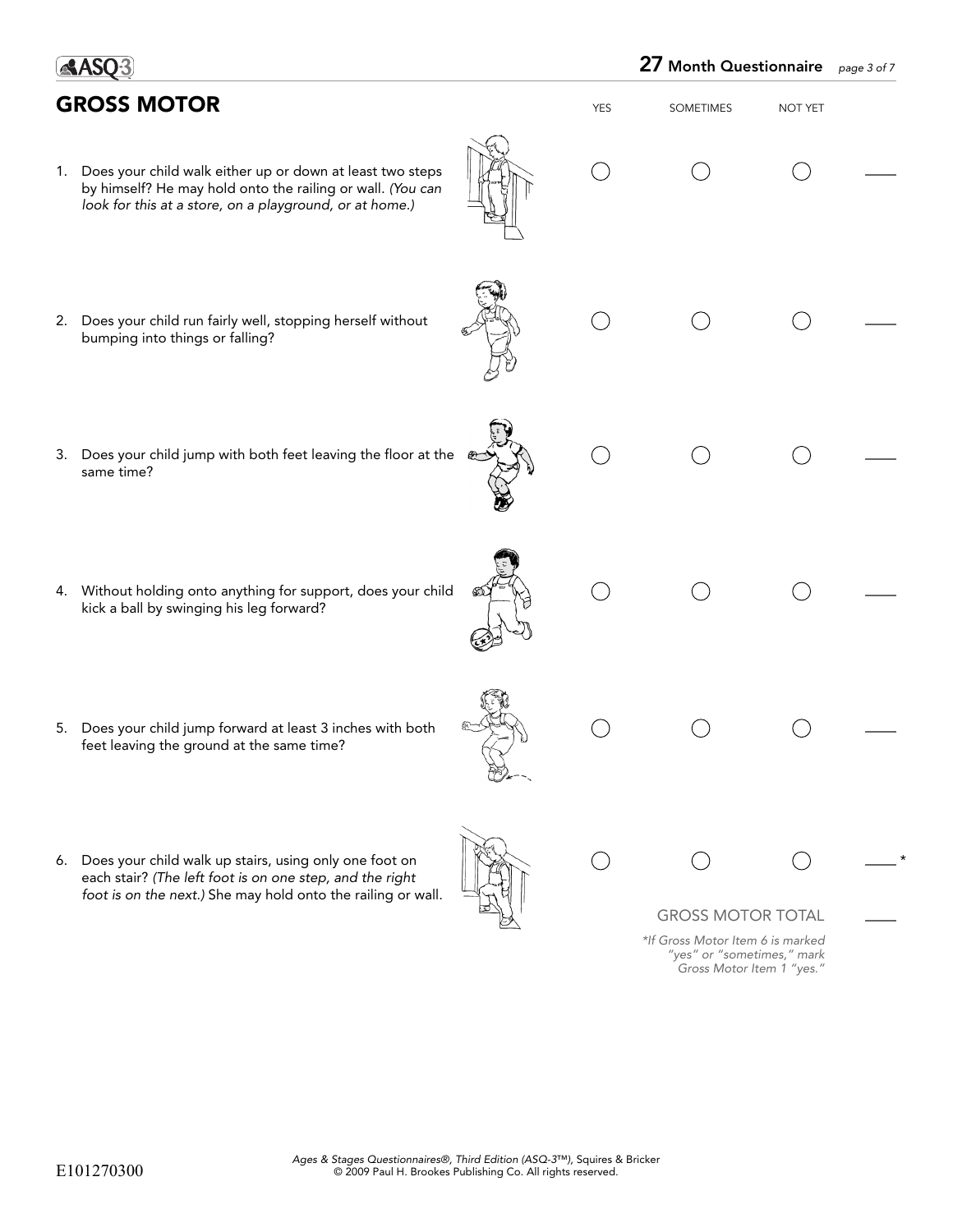|    |                                                                                                                                                                                                                                                                                                                             |            | 27 Month Questionnaire  |                | page 4 of 7 |
|----|-----------------------------------------------------------------------------------------------------------------------------------------------------------------------------------------------------------------------------------------------------------------------------------------------------------------------------|------------|-------------------------|----------------|-------------|
|    | <b>FINE MOTOR</b>                                                                                                                                                                                                                                                                                                           | <b>YES</b> | <b>SOMETIMES</b>        | <b>NOT YET</b> |             |
|    | 1. Does your child use a turning motion with her hand while trying to turn<br>doorknobs, wind up toys, twist tops, or screw lids on and off jars?                                                                                                                                                                           |            |                         |                |             |
| 2. | Does your child flip switches off and on?                                                                                                                                                                                                                                                                                   |            |                         |                |             |
|    | Count as "yes"<br>3. After your child watches you draw a line from the top of<br>the paper to the bottom with a pencil, crayon, or pen,<br>ask him to make a line like yours. Do not let your child<br>Count as "not yet"<br>trace your line. Does your child copy you by drawing a<br>single line in a vertical direction? |            |                         |                |             |
|    | 4. Does your child stack seven small blocks or toys on top of each other<br>by herself? (You could also use spools of thread, small boxes, or toys<br>that are about 1 inch in size.)                                                                                                                                       |            |                         |                |             |
|    | 5. Can your child string small items such as beads,<br>macaroni, or pasta "wagon wheels" onto a string<br>or shoelace?                                                                                                                                                                                                      |            |                         |                |             |
|    | Count as "yes"<br>6. After your child watches you draw a line from one<br>side of the paper to the other side, ask her to make<br>a line like yours. Do not let your child trace your<br>Count as "not yet"<br>line. Does your child copy you by drawing a single<br>line in a horizontal direction?                        |            |                         |                |             |
|    |                                                                                                                                                                                                                                                                                                                             |            | <b>FINE MOTOR TOTAL</b> |                |             |
|    | <b>PROBLEM SOLVING</b>                                                                                                                                                                                                                                                                                                      | <b>YES</b> | <b>SOMETIMES</b>        | <b>NOT YET</b> |             |
| 1. | Does your child pretend objects are something else? For example,<br>does your child hold a cup to his ear, pretending it is a telephone?<br>Does he put a box on her head, pretending it is a hat? Does he use a<br>block or small toy to stir food?                                                                        |            |                         |                |             |
|    | 2. Does your child put things away where they belong? For example, does<br>she know her toys belong on the toy shelf, her blanket goes on her<br>bed, and dishes go in the kitchen?                                                                                                                                         |            |                         |                |             |
|    | 3. When looking in the mirror, ask "Where is ______?" (Use your child's<br>name.) Does your child point to his image in the mirror?                                                                                                                                                                                         |            |                         |                |             |
|    | 4. If your child wants something he cannot reach, does she find a chair or<br>box to stand on to reach it (for example, to get a toy on a counter or to<br>"help" you in the kitchen)?                                                                                                                                      |            |                         |                |             |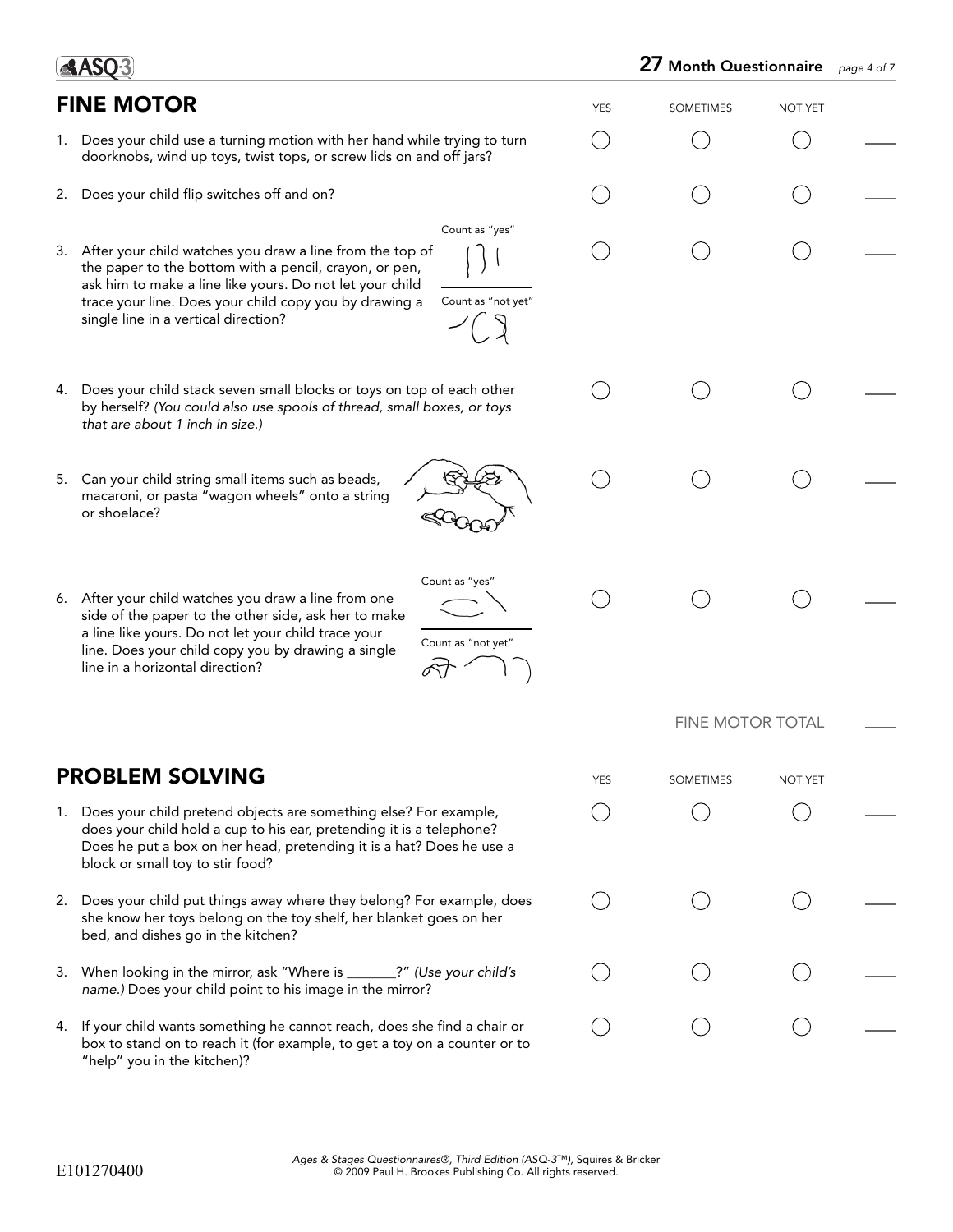| <b>PROBLEM SOLVING</b><br>(continued)                                                                                                                                                                                                                                                             | <b>YES</b> | <b>SOMETIMES</b>      | <b>NOT YET</b> |  |
|---------------------------------------------------------------------------------------------------------------------------------------------------------------------------------------------------------------------------------------------------------------------------------------------------|------------|-----------------------|----------------|--|
| 5. While your child watches, line up four objects like<br>blocks or cars in a row. Does your child copy or<br>imitate you and line up four objects in a row? (You<br>can also use spools of thread, small boxes, or other<br>toys.)                                                               |            |                       |                |  |
| 6. When you point to the figure and ask your child, "What is<br>this?" does your child say a word that means a person or<br>something similar? (Mark "yes" for responses like "snowman,"<br>"boy," "man," "girl," "Daddy," "spaceman," and "monkey.")<br>Please write your child's response here: |            |                       |                |  |
|                                                                                                                                                                                                                                                                                                   |            | PROBLEM SOLVING TOTAL |                |  |
| <b>PERSONAL-SOCIAL</b>                                                                                                                                                                                                                                                                            | <b>YES</b> | <b>SOMETIMES</b>      | <b>NOT YET</b> |  |
| If you do any of the following gestures, does your child copy at least<br>1.<br>one of them?                                                                                                                                                                                                      |            |                       |                |  |
| c. Pull on your earlobe.<br>a. Open and close your mouth.                                                                                                                                                                                                                                         |            |                       |                |  |
| b. Blink your eyes.<br>d. Pat your cheek.                                                                                                                                                                                                                                                         |            |                       |                |  |
| Does your child eat with a fork?<br>2.                                                                                                                                                                                                                                                            |            |                       |                |  |
| 3. When playing with either a stuffed animal or a doll, does your child pre-<br>tend to rock it, feed it, change its diapers, put it to bed, and so forth?                                                                                                                                        |            |                       |                |  |
| Does your child push a little wagon, stroller, or other toy on wheels,<br>4.<br>steering it around objects and backing out of corners if he cannot turn?                                                                                                                                          |            |                       |                |  |
| Does your child call herself "I" or "me" more often than her own<br>5.<br>name? For example, "I do it" more often than "Juanita do it."                                                                                                                                                           |            |                       |                |  |
| Does your child put on a coat, jacket, or shirt by himself?<br>6.                                                                                                                                                                                                                                 |            |                       |                |  |
|                                                                                                                                                                                                                                                                                                   |            | PERSONAL-SOCIAL TOTAL |                |  |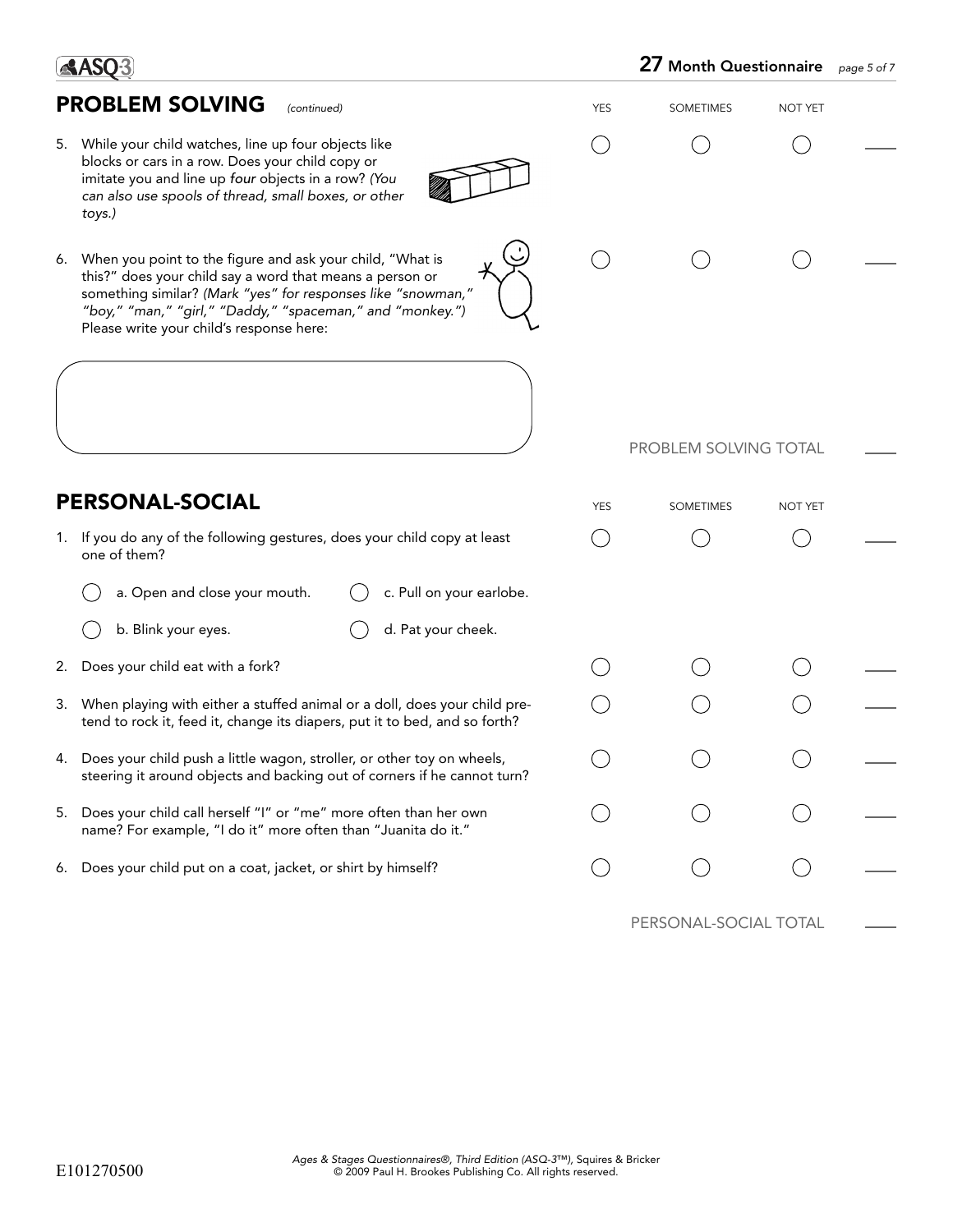## **OVERALL**

Parents and providers may use the space below for additional comments.

| 1. Do you think your child hears well? If no, explain:                                                       | YES            | <b>NO</b>                  |
|--------------------------------------------------------------------------------------------------------------|----------------|----------------------------|
|                                                                                                              |                |                            |
| 2. Do you think your child talks like other toddlers her age? If no, explain:                                | <b>YES</b>     | <b>NO</b><br>$\rightarrow$ |
|                                                                                                              |                |                            |
| 3. Can you understand most of what your child says? If no, explain:                                          | <b>YES</b>     | <b>NO</b><br>$\rightarrow$ |
|                                                                                                              |                |                            |
| 4. Do you think your child walks, runs, and climbs like other toddlers his age?<br>If no, explain:           | <b>YES</b>     | <b>NO</b>                  |
|                                                                                                              |                |                            |
| 5. Does either parent have a family history of childhood deafness or hearing<br>impairment? If yes, explain: | <b>YES</b>     | <b>NO</b>                  |
|                                                                                                              |                |                            |
| 6. Do you have concerns about your child's vision? If yes, explain:                                          | $\bigcirc$ yes | $\bigcirc$ no              |
|                                                                                                              |                |                            |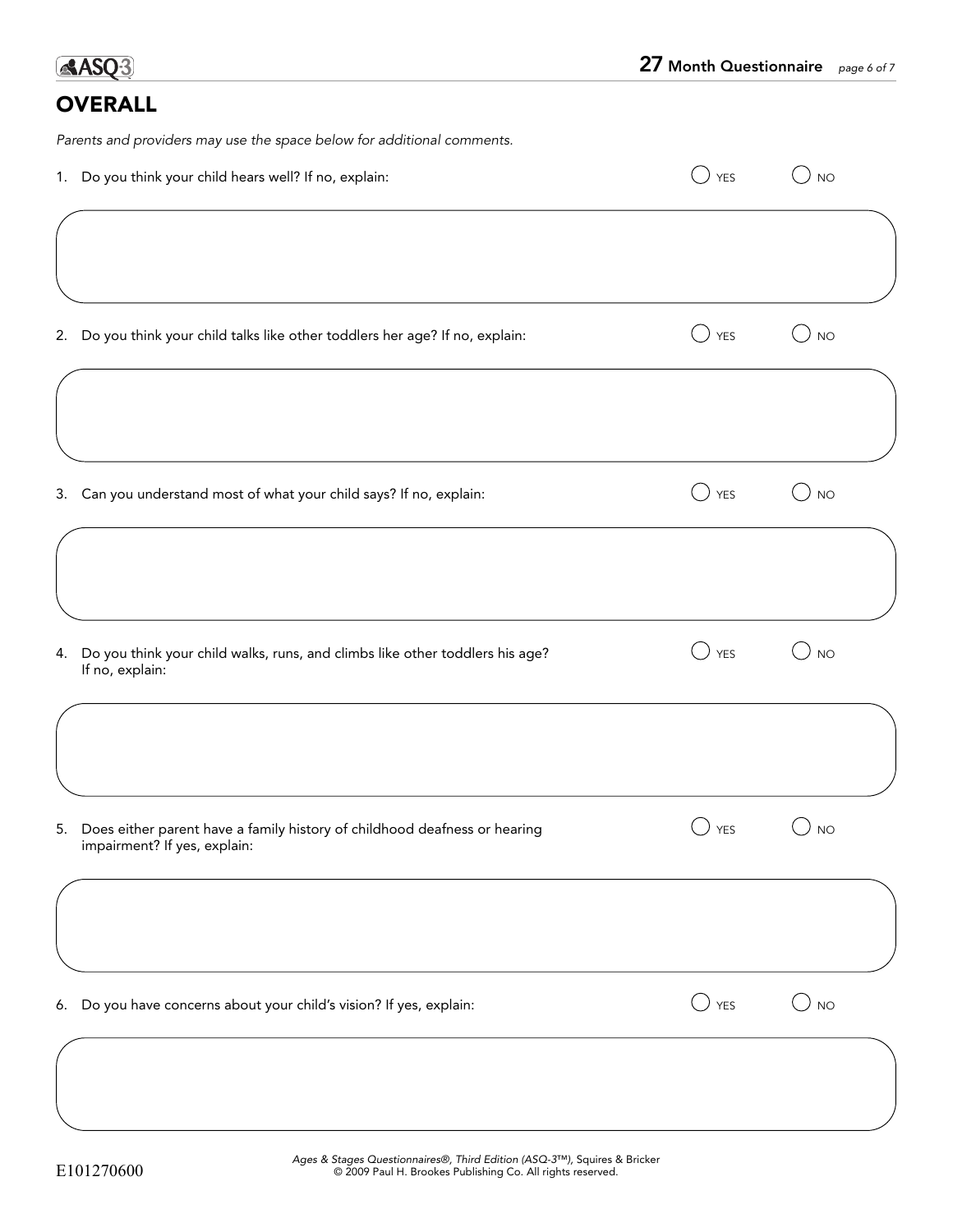| <b>AASO3</b>                                                                            | 27 Month Questionnaire page 7 of 7 |           |
|-----------------------------------------------------------------------------------------|------------------------------------|-----------|
| <b>OVERALL</b><br>(continued)                                                           |                                    |           |
| 7. Has your child had any medical problems in the last several months? If yes, explain: | <b>YES</b>                         | <b>NO</b> |
|                                                                                         |                                    |           |
| Do you have any concerns about your child's behavior? If yes, explain:<br>8.            | <b>YES</b>                         | <b>NO</b> |
|                                                                                         |                                    |           |
| Does anything about your child worry you? If yes, explain:<br>9.                        | <b>YES</b>                         | <b>NO</b> |
|                                                                                         |                                    |           |